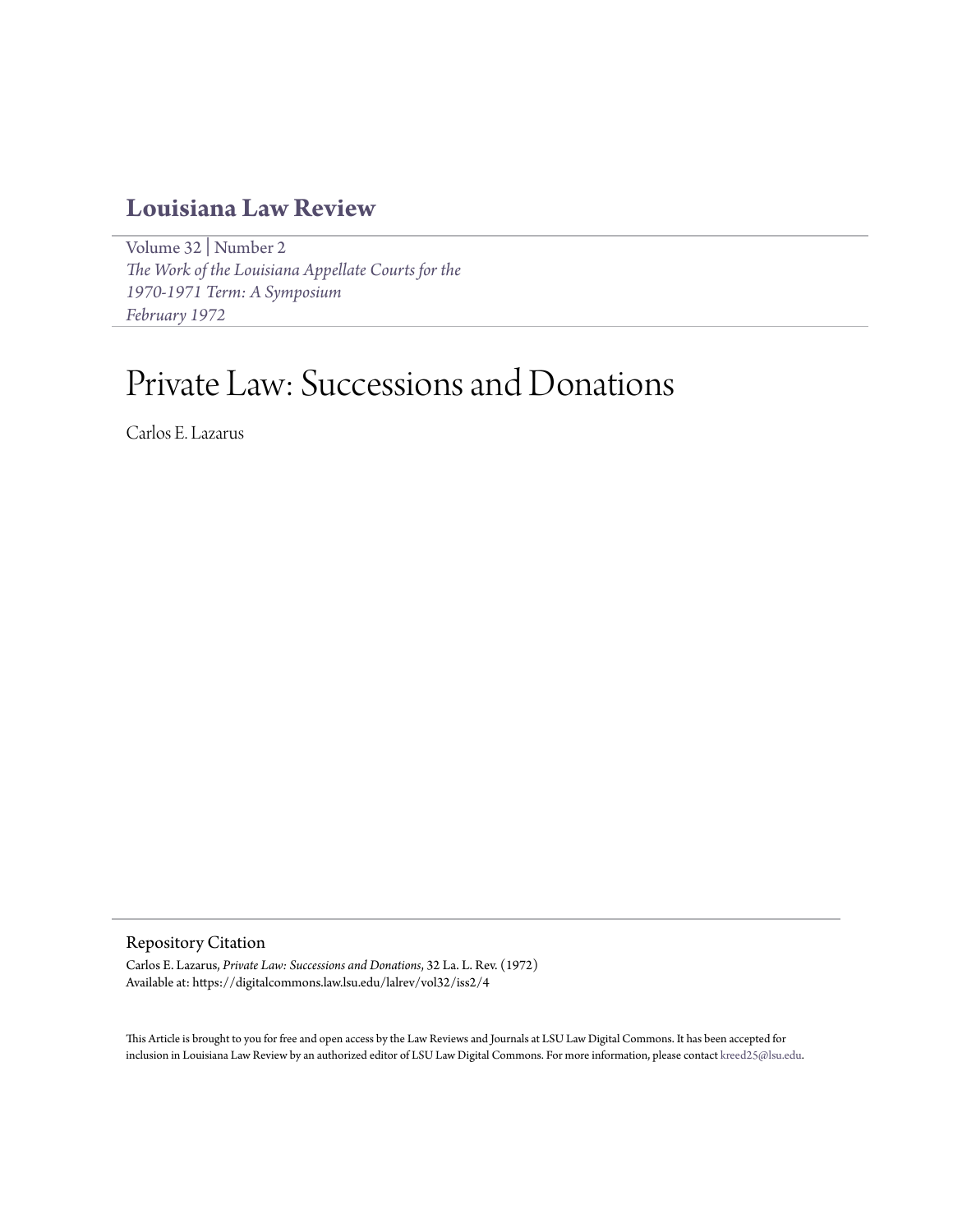# SUCCESSIONS AND DONATIONS

*Carlos E. Lazarus\**

### **SUCCESSIONS**

# *Retour Successoral*

Articles 908-910, which are the concluding articles in Book III, Title I, Section 4, of the Louisiana Civil Code pertaining to successions falling to ascendants, establish a right in the ascendant to the return of the things he has given to his descendant who has died without posterity, but only when these things are found in the succession of the donee. This right is a legal right of return,' referred to as retour *successoral,* which gives the ascendant donor the right to inherit the things given by him to the *de cujus* who has died without having made any other disposition of them.2 In *Succession* of *Christensen,8* the precise question presented was whether property given by a grandmother to her grandchild was subject to the *retour successoral* where the donee had died without posterity, but after having bequeathed the property to her father. The court of appeal, which adopted the decision of the trial court, had no difficulty in concluding that since the property passed to the legatee under the provisions of the will immediately upon the death of the testatrix,4 the property was no longer in the succession of the donee at the time of her death, and that therefore, article 908 of the Louisiana Civil Code was inapplicable.<sup>5</sup>

**3.** 248 So.2d 45 (La. **App. 1st** Cir. **1971).**

4. **LA. CIr. CODE** art. **1626.**

**5.** This result is in accord with French doctrine and with the French jurisprudence interpreting the corresponding provision of art. **747** of the Code Napol6on. The reason given **by** the French in reaching the conclusion that the property donated mortis causa is not found in the succession of the donor is precisely the same as that given **by** the court in the present case: In a testate succession, the legatee acquires the thing bequeathed at the time of the death of the testator. *See* **LA.** CIv. **CODE** art. **1626; 9** AUBRY **ET**

200

<sup>\*</sup>Professor of Law, Louisiana State University.

<sup>1.</sup> This is distinguished from a conventional right of return authorized by **LA. CIV. CODE** arts. 1534 and 1535 whereby the donor may stipulate for the return of the things given if he survives the donee, or if he survives the donee and his descendants.

<sup>2.</sup> This concept comes to Louisiana via art. **747** of the Code Napol6on and the doctrine and jurisprudence thereunder. See **3** LOUISIANA **LEGAL** AR-CHIVES, part **I,** Art. **908** (1940); **9** AUBREY **ET** RAU, DROIT cIVIL FRANgAIS no 608 (6th ed. 1953), in LAZARUS, 4 CIVIL LAW TRANSLATIONS **§** 608 (1971). This right of return is also known as the "anomalous succession" because the property is inherited by the donor and not necessarily by the heirs called by law to the succession of the donee. See 3 RIPERT ET BOULANGER, TRAITÉ ELÉMENTAIRE DR DROIT CIVIL DE PLANIOL **no 1762** (4th ed. **1951).**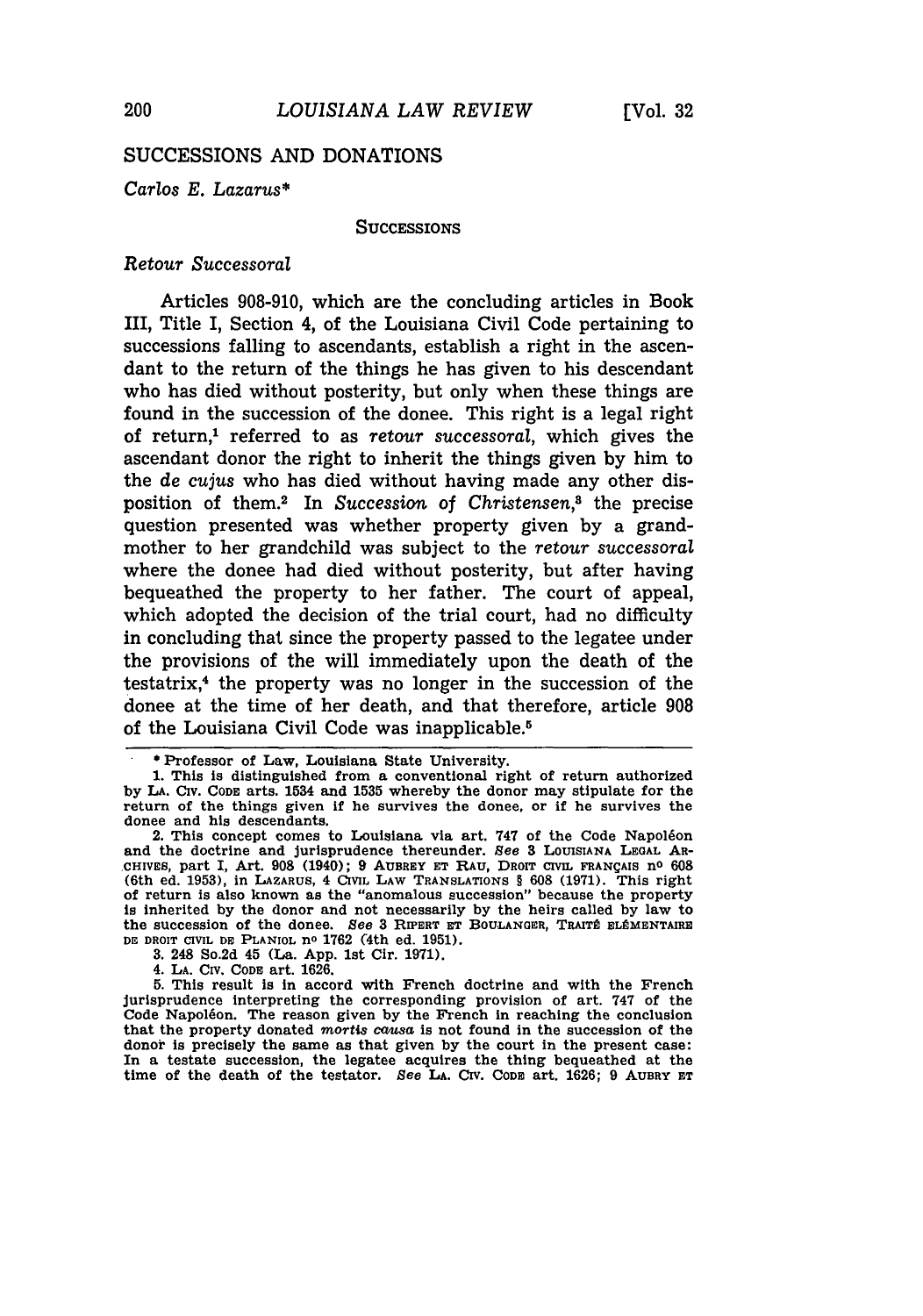#### TESTAMENTARY DISPOSITIONS

# *Form-Olographic and Statutory Wills*

In *Succession of Barnett*,<sup>6</sup> the question at issue was the validity of a testament in olographic form entirely written and signed by the testatrix on the front side of a single sheet of paper, but the date of execution was written by the testatrix on the reverse side. Citing prior jurisprudence to the effect that the date of an olographic will may be at the head, at the foot, in the body of the instrument, and even after the signature of the testator,7 the Court of Appeal for the Second Circuit held the will valid, noting that the testatrix had been "forced to crowd her signature at the bottom of the page" and that it was natural for her to turn the page over in order to write the date.

*Succession of Peterson8* involved a statutory will in which, following the dispositive provisions thereof, there was a declaration signed by the testator to the effect that he had executed the same in the presence of the notary and the witnesses. This declaration was followed by another clause, signed by the notary and by the witnesses but not by the testator, which was substantially in the language suggested by the statute for an attestation clause. Proceeding from the proposition that an attestation clause is only a certification or recital of the acts done in the confection of an instrument, the Court of Appeal for the Second Circuit rejected the appellant's contention that the will was invalid on the ground that the attestation clause was not signed by the testator, and held that both clauses, when taken together, satisfied the requirements of the statute.

In *Succession of Morgan,9* the court of appeal had declared a statutory will invalid on the ground that the attestation clause was insufficient in that it failed to "evidence" that the instrument was the testatrix' last will and testament.'0 The supreme court reversed, holding that the attestation clause not only intended to, but that it actually did, reflect that the testatrix had

**RAU, DROIT CIVIL FRANQAIS no 608 (6th ed. 1953); 3 RIPERT ET BOULANGER, TRAITS ELMENTAIRE DE DROIT CIVIL DE PLANIOL no 1762 (4th ed. 1951).**

**<sup>6. 245</sup> So.2d 418 (La. App. 2d Cir. 1971).**

**<sup>7.</sup> Succession of Marshal, 126 So.2d 698 (La. App. 4th Cir. 1961).**

**<sup>8. 240</sup> So.2d 39 (La. App. 2d Cir. 1970),** *cert. denied,* **257 La. 175, 241 So.2d 532.**

**<sup>9. 230</sup>** So.2d **323 (La. App.** 4th Cir. **1970).**

**<sup>10.</sup>** *See The Work of the Louisiana Appellate Courts for the 1969-1970 Term-Success4ons and Donations,* **31 LA. L. REV.** 223, **229 (1970).**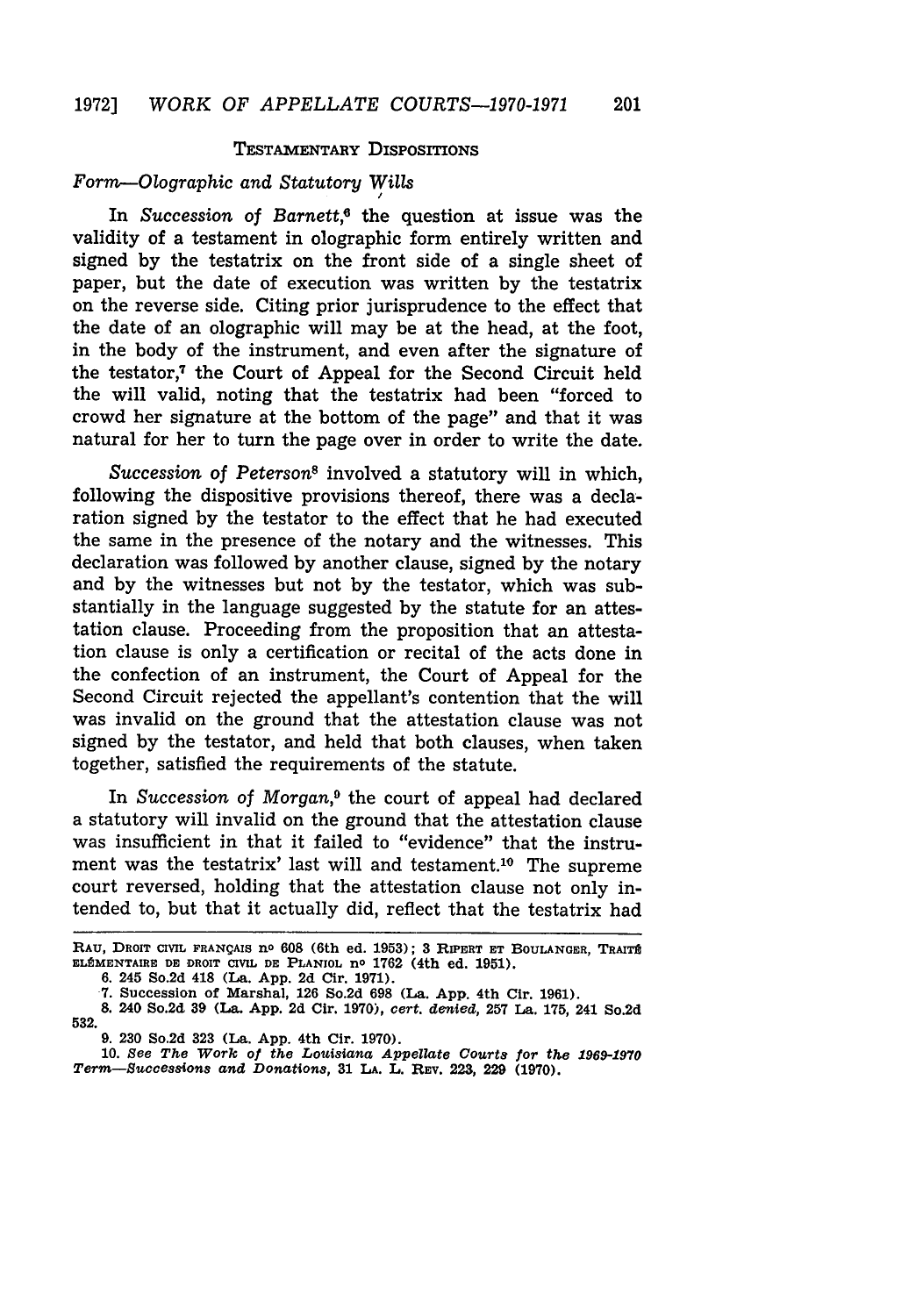stated, declared, affirmed, or in some definite manner, signified that the instrument was her will.<sup>11</sup>

*Woodfork v. Sanders*<sup>12</sup> was an action for damages instituted by the universal legatee under a testament in a statutory form against the testator's attorney who had allegedly prepared the will. The will had been declared invalid by the probate court on the ground that one of the two attesting witnesses was the plaintiff-legatee himself. The action being one for damages suffered by the plaintiff because of the invalidity of the will, the court found it necessary to re-examine the question as to its validity *vel non,* even though the judgment declaring the same invalid had already become final as to the heirs and the testamentary legatees.<sup>13</sup> The question at issue was whether or not the provisions of article 1592 of the Civil Code, which disqualifies as a witness any person who is a legatee under the testament,<sup>14</sup> were applicable to attesting witnesses to a statutory will. As the writer appreciates it, the Fourth Circuit Court of Appeal took the position that because R.S. 9:2442-2443 provide a method for making a will in addition to those methods provided for in the Civil Code, the only qualifications required of witnesses to a statutory will were those contained in R.S. 9:2443, namely the ability to sign one's name and the ability to read.15 The court was also of the opinion that article 1595 of the Civil Code<sup>16</sup> did not apply to the statutory will because the language of the

**11.** Succession of Morgan, **257** La. 380, 242 So.2d **551** (1971). Actually, the attestation clause used was substantially in the same language as that suggested by the statute, except that the words "and declared" obviously had been unintentionally omitted.

12. 248 So.2d 419 (La. App. 4th Cir. 1971); *See* Note, **32 LA.** L. REV. **153** (1971).

**13.** "Insofar as concerns testator's succession and the heirs in whose favor this will was adjudged invalid, that judgment has apparently become final for lack of a timely appeal . . . But that judgment does not bind defendant, who was in no way a party to that proceeding .... Therefore, we examine the question of the will's formal validity just as if we were ruling on the will itself." 248 So.2d 419, 421 (La. App. 4th Cir. 1971). 14. **LA.** Civ. **CODE** art. **1592:** "Neither can testaments be witnessed by

those who are constituted heirs or named legatees, under whatsoever title it may be."

**15. LA.** R.S. 9:2443 (Supp. **1952)** as *amended,* La. Acts 1964, No. **123,** § **1:** "Except as provided in R.S. 9:2442 with respect to a testator who is physically unable to sign his name, those who know not how or are not able to sign their names, and those who know not how or are not able to read, cannot *make dispositions* in the form of the will provided for in R.S. 9:2442, *nor be attesting witnesses thereto."* (Emphasis added.)

**16. LA.** COv. CODE art. **1595:** "The *formalities* to which testaments are subject by the provisions of the present section, must be observed; otherwise the testaments are null and void." (Emphasis added.)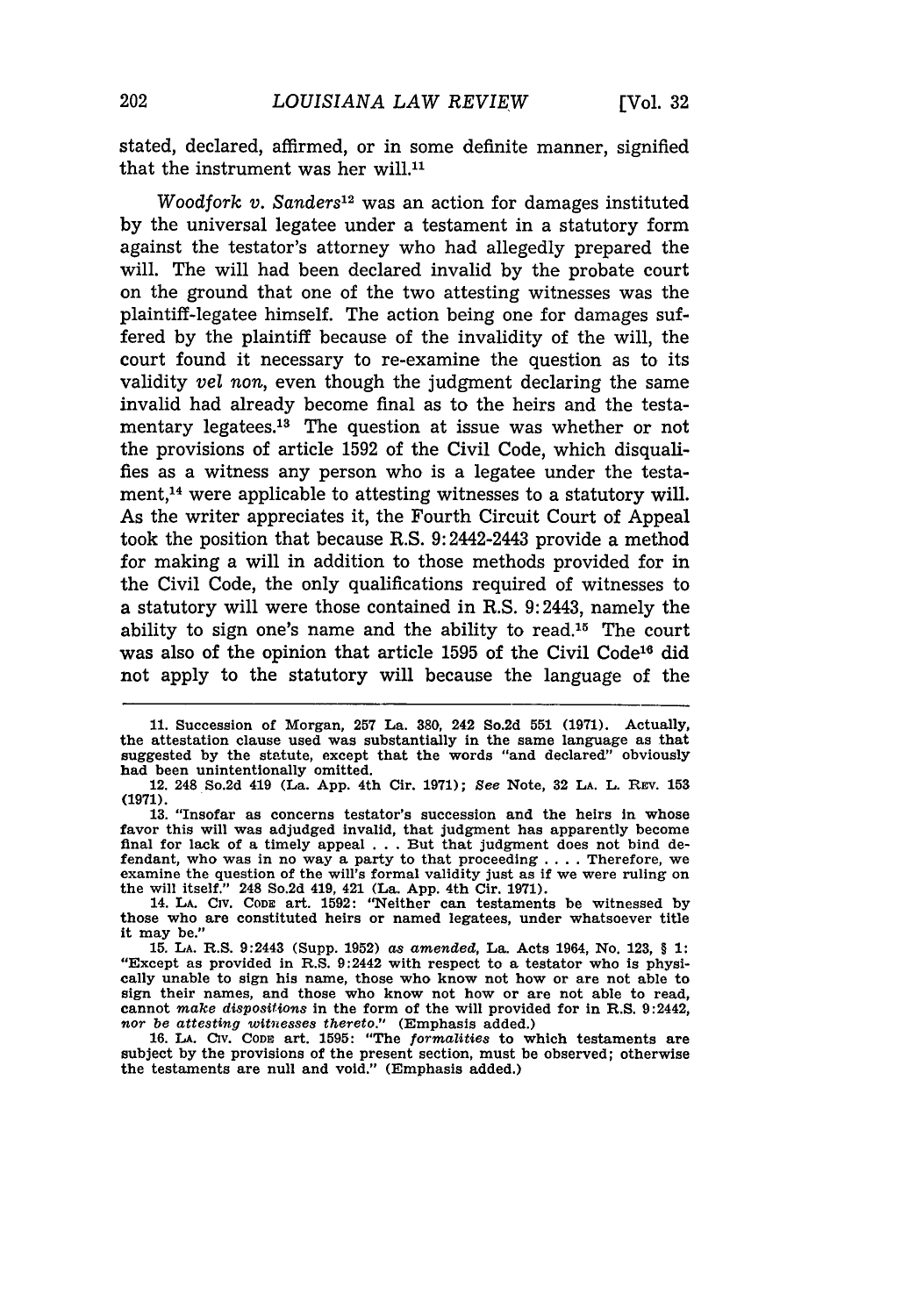statute creating the additional method of making wills precluded its application thereto.17

The writer is unable to agree with these propositions: It is true that R.S. 9:2443 requires that the witnesses know how and be able to read and sign their names, but this does not necessarily preclude the application of other provisions of law *in* pari *materia.18* The fact that R.S. 9:2442 provides for an additional method of making a will in accordance with the *formalities therein set forth,* does not necessarily mean that the statute is a self-contained instrument. If R.S. 9:2443 contains the *only* qualifications for witnesses, a *fortiori* it would have to be concluded, from the very language of its provisions, that it contains the only qualifications for testators, namely, their ability to read and sign their names.<sup>10</sup> Surely, it cannot be suggested that a person who does not meet the qualifications of article 1475 of the Civil Code20 is capable of making a statutory will because he happens to know how and is able to read and sign his name. As to the applicability of article 1595, it may very well be that the language of R.S. 9:2442 *implies* that a statutory will not confected in the form therein provided is not valid. But if so, it is simply restating the basic principle of article 1595. Besides, the observance of the *formalities* required in making a testament is totally different from the *capacity* of the parties to the testament. Both article 1595 of the Civil Code and R.S. 9:2442 would then speak of the invalidity of wills for the non-observance of the formalities required by law in the confection thereof. They do not purport to declare the nullity of the instrument for the

**17.** "But the language of R.S. 9:2442 could hardly more clearly imply that **C.C.** art. **1595** cannot invalidate **a** statutory will: *'In addition* to the methods provided in the Louisiana Civil Code, a will *shall be valid if'* the statute's requirements are met.

"As a minimum, it appears that **C.C.** art. 1595 cannot apply to statutory wills. Accordingly, even if art. 1592 were held applicable, the possibility of limiting its effect to invalidating only the legacy to the witness, and not the entire will, seems very strong." Woodfork v. Sanders, 248 So.2d 419, 423 (La. App. 4th Cir **1971)** It is submitted that this last suggestion does violence to the very language of article 1592 and that a will otherwise valid in form and attested by a sufficient number of *competent* witnesses, will be valid; the fact that it is also attested by a witness who is a legatee would invalidate neither the will nor his legacy.

**18. LA. CIV. CODE** art. 17.

**19. LA.** R.S. 9:2443 (Supp. 1952) *as amended,* La. Acts 1964, No. 123, § 1. *See* note 15 *supra.*

20. **LA.** Civ. **CODE** art. 1475: "To make a donation either *inter vivos* or *mortis causa,* one must be of sound mind." *See also LA.* Civ. **CODE** art. 1476 which prohibits minors under sixteen years of age from disposing *mortis causa.*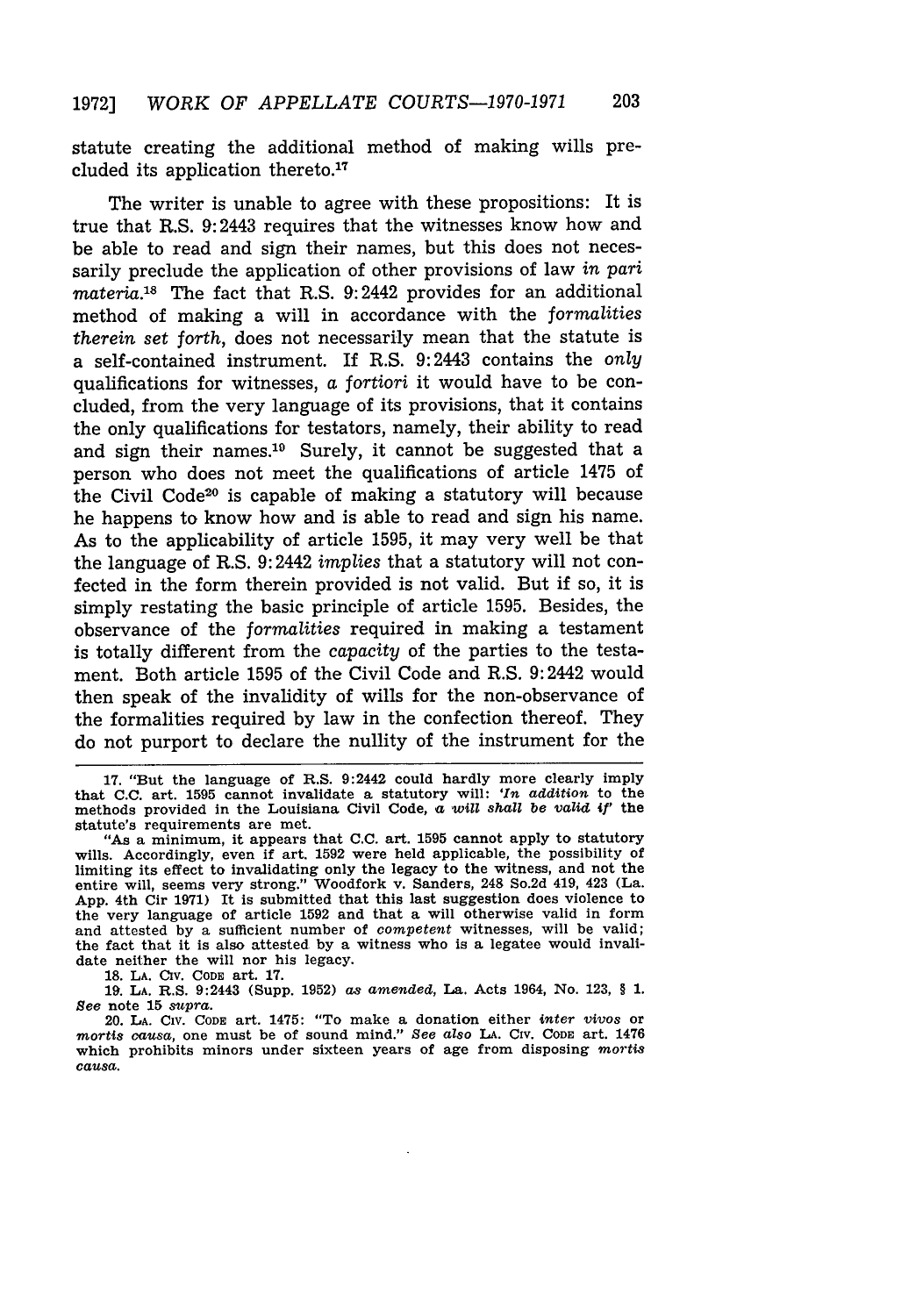lack of capacity of the parties thereto. As the court itself states: "[t]he basic prohibition of art. 1592 (taken by itself) is against one being both witness and legatee (the purpose being presumably to avoid undue influence, imposition or fraud) **. '21** If this is true with regard to the nuncupative testaments of the Civil Code, why should it not be true also of the statutory will? What is there about the statutory will that immunizes it from the possibility of undue influence, imposition, or fraud?

# *Usufruct of the Surviving Spouse*

In *Succession of McCrary,22* the Court of Appeal for the Second Circuit reversed the lower court and held that a legacy of all the property of the testator to his wife "so long as she does live" constituted a legacy of the usufruct of such property, and not a legacy in full ownership; consequently, the naked ownership thereof devolved *ab intestato* by operation of law on the heirs of the testatrix.<sup>28</sup>

In all cases where a predeceased spouse leaves issue of the marriage without having disposed of his share in the community property, the survivor is entitled to the usufruct of such property as is inherited by the issue of the marriage. This usufruct terminates, however, if the survivor contracts a second marriage.24 In *Succession of Chauvin,25* the testator, whose patrimony consisted solely of his share in the community of acquêts, made the following disposition:

"I leave all I die possessed of to my son Bernard Chauvin Jr., subject to *the usufruct* thereon which I leave to my loving wife, Bernice." (Emphasis added.) <sup>26</sup>

<sup>21.</sup> Woodfork v. Sanders, 248 So.2d 419, 422 (La. App. 4th Cir. 1971). 22. 246 So.2d 899 (La. App. 2d Cir. 1971), *cert. denied,* 258 La. 770, 247 So.2d 866, 869 (1971).

<sup>23.</sup> The court based its conclusion on Succession of Weller, 107 La. 466, **31** So. 883 (1902) *and* Succession of Verneuille, 120 La. 605, 45 **So.** 520 (1908), in which the legacies were, respectively: "to my husband 'to be his so long as he lives'" and "to my wife for her lifetime." Succession of Johnson, 223 La. 1058, 67 So.2d 591 (1953) *and* Succession of Heft, 163 La. 467, 112 So. **301** (1927) are distinguished.

<sup>24.</sup> **LA.** Civ. CoDE art. 916.

<sup>25. 242</sup> So.2d 340 (La. App. 4th Cir. 1970). 26. *Id.* at 341. It is quite apparent from the reference to *the usufruct* that the testator had in mind the provisions of Civil Code article 916; it is also clear that the dispositions he made of his share in the community would have been the same that the law would have made had he died intestate.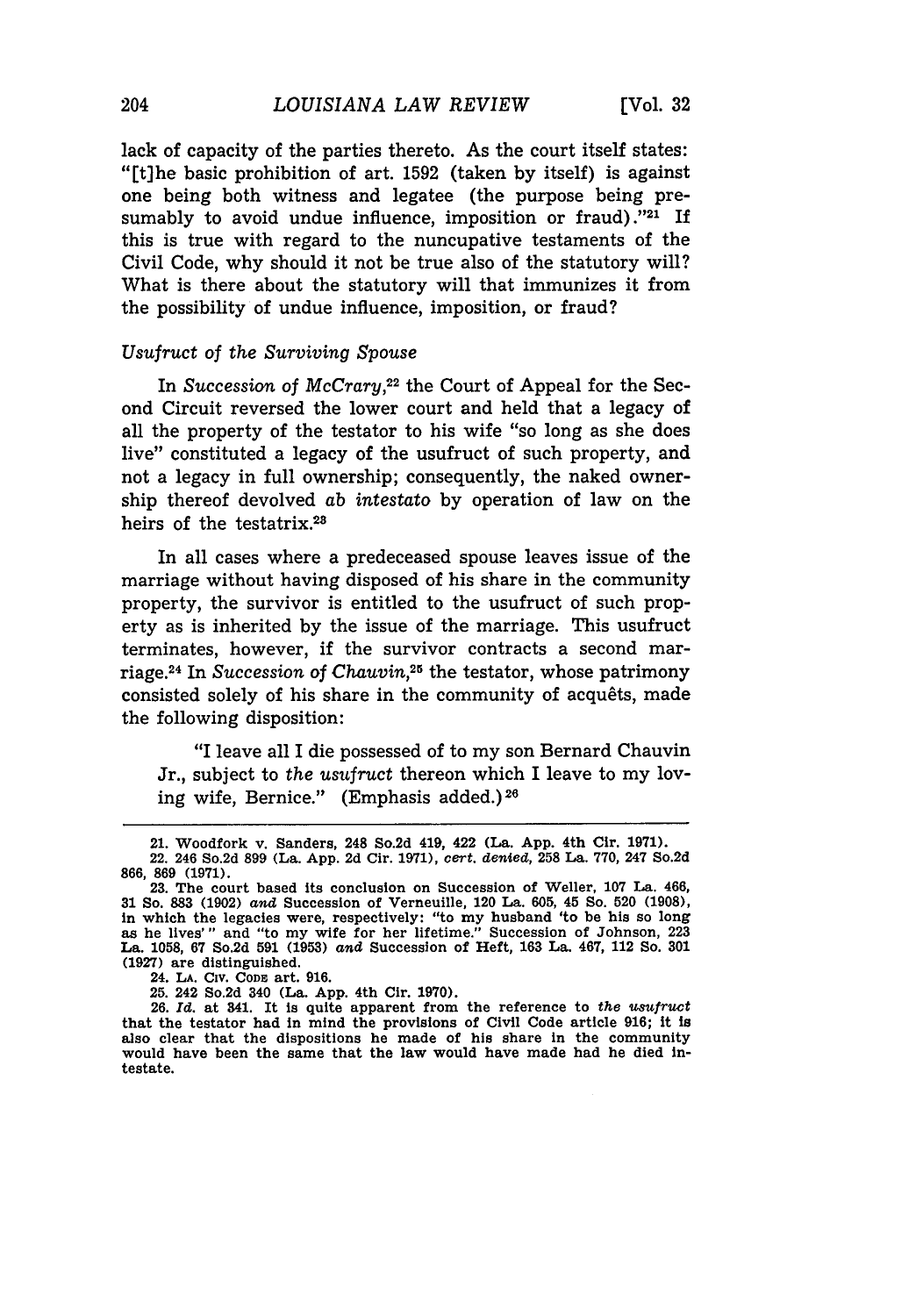Since the surviving widow remarried soon after the death of the testator, the question presented was whether or not her subsequent marriage had the effect of terminating the usufruct over the deceased's share in the community. Relying on the cases of *Smith v. Nelson27* and *Succession* of *Carbajal,28* the Court of Appeal for the Fourth Circuit rejected the appellant's contention that the testament had simply confirmed the legal usufruct given to the surviving spouse by article 916 and held that the usufruct given by that article had been converted into a testamentary usufruct which, for that very reason, did not terminate upon the remarriage of the usufructuary, except as to that portion of the patrimony of the deceased that constituted the légitime of the son.<sup>29</sup>

With all due respect, the writer is compelled to disagree. Although the court finds that *Smith v. Nelson* and Succession of *Carbajal* stand for the proposition that a 916 usufruct becomes a testamentary usufruct when conferred by will,<sup>80</sup> these cases *do not so hold.* A careful reading of *Smith v. Nelson* will reveal that, but for the testamentary disposition in his favor, the surviving spouse in that case would not have been entitled to the usufruct over the community property involved, simply because the property of that community was inherited, not by the issue of the marriage, but by the children of the deceased spouse by a prior marriage.<sup>31</sup> In other words, there was no transformation

**30.** "Thus our *jurisprudence* holds that a donation mortis causa of the usufruct of community property to the surviving spouse confers a lifetime usufruct which is not terminated **by** a subsequent marriage. This is true even if the testament grants the *same usufruct* the survivor would have acquired **by** operation of law under **L.S.A.-C.C.** Art. **916** in an intestate succession." (Emphasis added.) *Id.*

**31.** See the analysis made **by** the court on the factual situation in Smith v. Nelson: "In *Smith* **.. .**the testatrix's *second* husband was sent into possession of the usufruct of all her property acquired during the *second* community while three children, issue of a *prior marriage,* inherited in full

<sup>27. 121</sup> La. 170, 46 So. 200 (1908).

<sup>28. 154</sup> La. 1060, **98** So. **666** (1924).

**<sup>29.</sup>** "In the instant case the son inherited the naked ownership of his father's estate and his legitime has been burdened with a usufruct in favor of his mother. It is true that Article **916** confers on the surviving spouse in community the usufruct of the decedent's interest in the community, leaving issue of the marriage with the naked ownership. But, construing both codal articles in pari *materiae* [sic] **[LA.** Civ. CODE arts. **916,** 1493) we conclude Article **916** is a statutory exception to the general rule enunciated in Article 1493, an exception which a testator cannot exceed and which restricts him to all of the provisions of Article **916,** including, insofar as the legitime is concerned, termination of the usufruct upon a second marriage." Succession of Chauvin, 242 So.2d 340, 342 (La. App. 4th Cir. **1970).**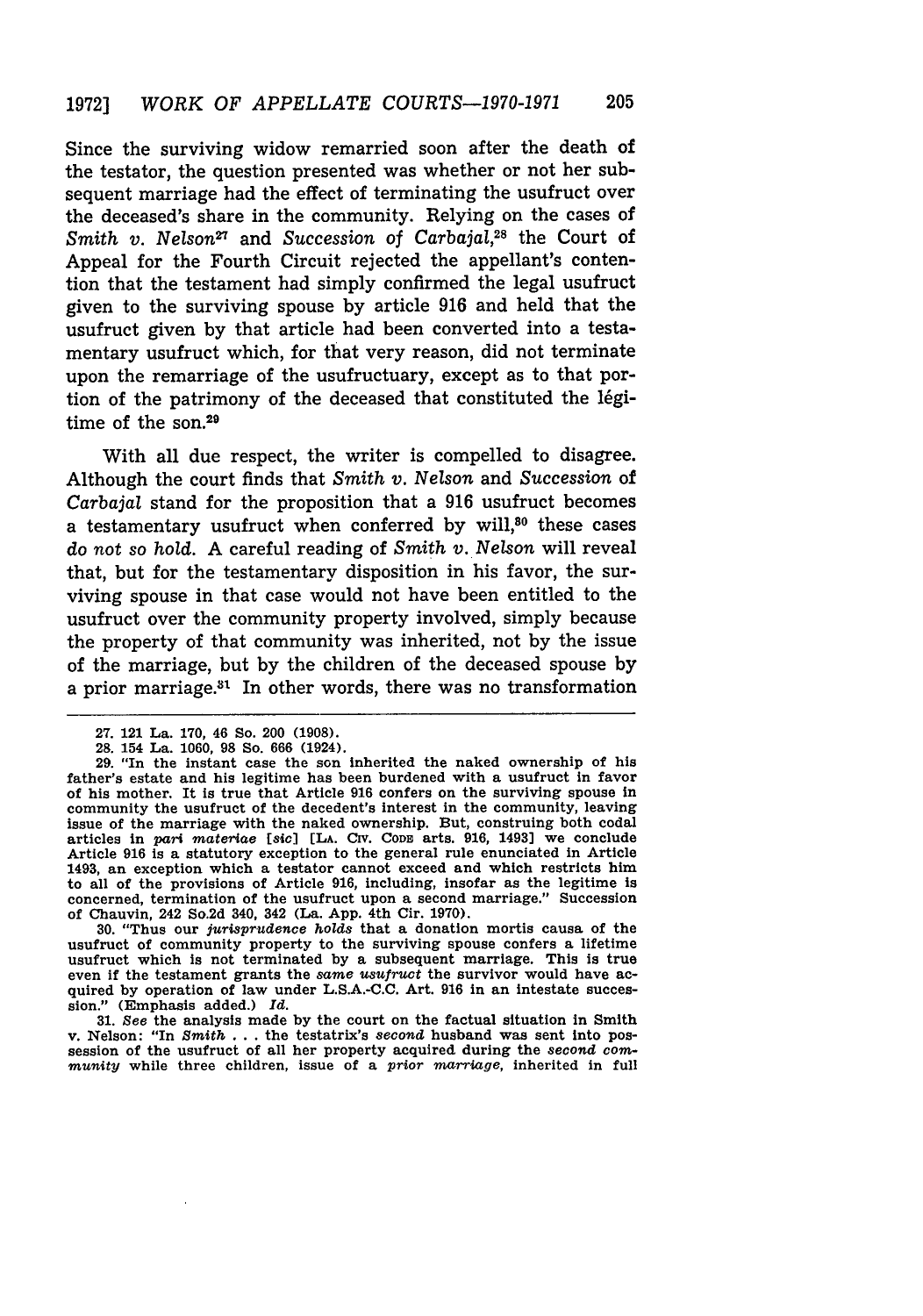of a 916 usufruct into a testamentary usufruct. Indeed, in all cases in which a usufruct is granted to a person who is not entitled to it by law, the usufruct is conventional rather than legal, $32$  and the usufructuary will be treated accordingly. $33$  But where the usufruct given by testament is one to which the usufructuary is otherwise entitled by law, the granting of such usufruct should be regarded only as a confirmation of such usufruct, and it has been so held by the supreme court.<sup>34</sup> The error into which the Court of Appeal for the 4th Circuit seems to have fallen is in accepting the *Nelson* and *Carbajal* cases as establishing a non-existing jurisprudential rule<sup>35</sup> that the donation *mortis causa* of a 916 usufruct confers a lifetime usufruct.<sup>86</sup>

It should also be noted that the usufruct established by article 916 of the Civil Code is on the entire share of the deceased in the community, or on so much thereof as is inherited by the issue of the marriage, so that if the patrimony of the deceased consists solely of his share in the community, the usufruct will attach not only to the disposable portion thereof, but also to the portion reserved by law for the heirs, the reason why a

**32. LA.** CIV. **CODE** art. **540:** "Usufruct may be established **by** all sorts of titles; **by** deed of sale, **by** marriage contract, **by** donation, compromise, exchange, last will and even **by** operation of law.

"Thus the usufruct to which a father is entitled on the estate of his children during the marriage, is a legal usufruct."

**33.** *Bee* Succession of Carlisi, **217** La. **675,** 47 So.2d 42 **(1950),** where the testator, leaving no *descendants* nor ascendants, bequeathed to his surviving spouse the usufruct of all his property, which consisted solely of his share in the community, and the naked ownership thereof to a charitable institution. It is clear, and the court so holds, that this was not a legal usufruct which would exempt the usufructuary from giving security because articles **915** and **916** are inapplicable under these circumstances.

34. Winsberg v. Winsberg, **233** La. **67, 96** So.2d 44 **(1957);** Succession of Moore, 40 La. Ann. **531,** 4 So. 460 **(1888).**

**35.** Succession of Carbajal, 154 La. **1060, 98** So. **666** (1924), the only other case cited **by** the court, dealt solely with the question of whether or not a testament fell **by** the subsequent birth of a posthumous child where provision for the unborn **child** had been made in the testament. It Is only in a four-line per curiam opinion that reference is made to Smith v. Nelson, and then it is unclear upon which property the usufruct was given, nor is it shown whether the property, if community, was inherited **by** the issue of the marriage or **by** someone else.

**36.** If such were the rule, the usufructuary would be required to give security because, not being a legal usufructuary, the provisions of article **<sup>560</sup>** of the Civil Code would be inapplicable.

ownership all the assets of the first community and the *naked ownership of the second."* (Emphasis added.) *Id.*

It is evident that the surviving spouse could not have had the legal usufruct of the second community under article 916, for the heirs inheriting the same were not the issue of the marriage. It is also evident that the usufruct thus granted to the surviving spouse could only have affected the disposable portion of that community. **LA.** Civ. CoDE art. 1710.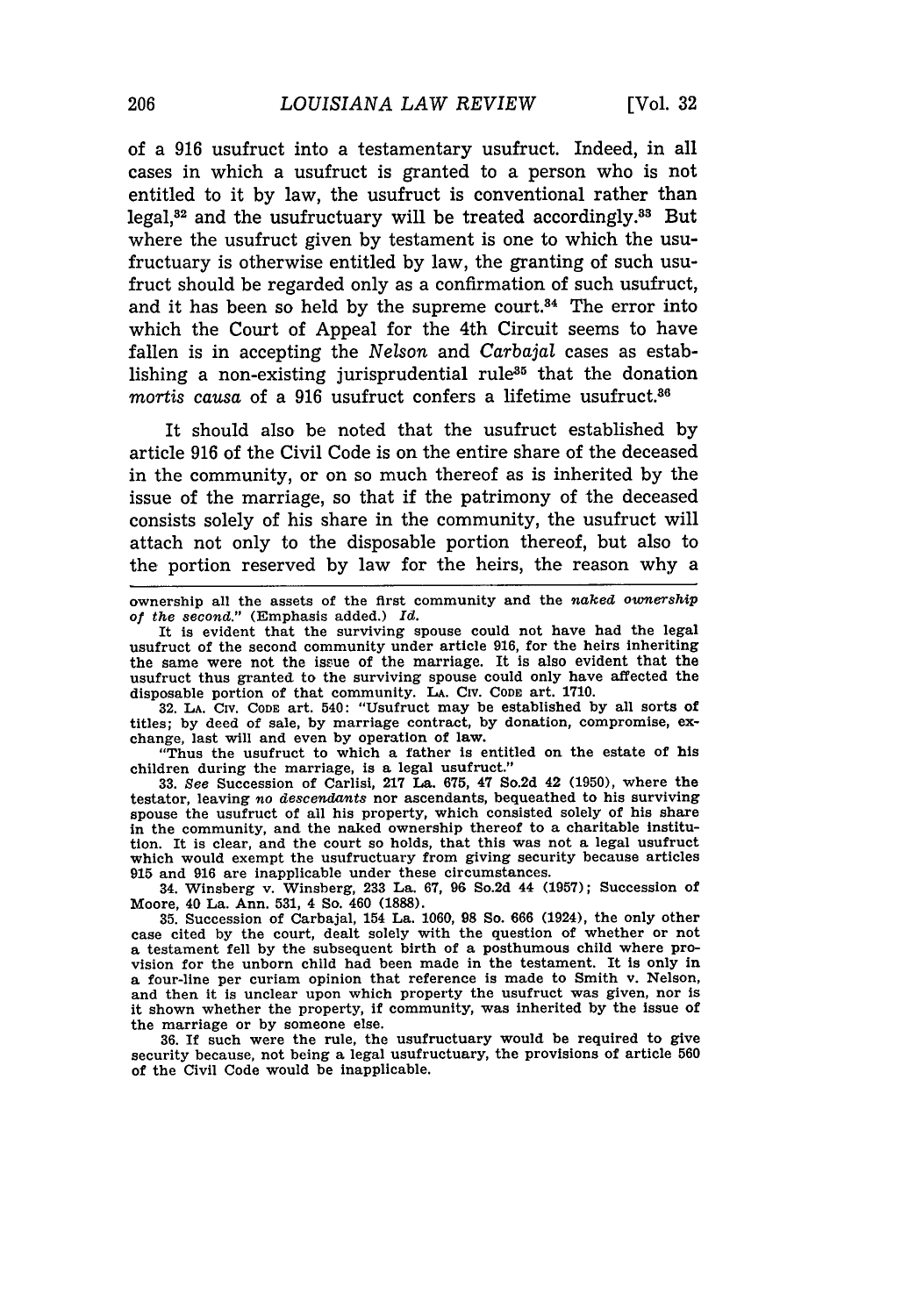bequest of such a usufruct does not violate the provisions of article 1710 of the Civil Code<sup>37</sup> is that such a usufruct is legal rather than testamentary.<sup>38</sup>

It logically follows that a usufruct of the kind conferred by will in *Chauvin* must be considered *in its entirety* as a legal usufruct, and that such a usufruct must stand or fall in its entirety. It cannot be a testamentary usufruct as to a portion of the property on which it bears, and a legal usufruct as to another. Actually, the decision in *Chauvin* means that when the usufruct given by testament is over that portion of the community property that constitutes the légitime of the issue of the marriage, the usufruct is a legal usufruct which terminates upon the remarriage of the usufructuary; but when the usufruct thus given affects only the disposable portion, the usufruct is transformed into a testamentary usufruct for life. However, there seems to be no basis for this either in the legislation or in the jurisprudence.

## *Prohibited Substitutions*

A testament is a declaration of last will clothed with certain formalities whereby a person disposes of the totality or a portion of his patrimony, or a particularly designated thing in favor of one or more persons.<sup>39</sup> Implicit in this definition are the concepts that a testament may contain as many distinct dispositions or bequests as there are legatees to whom they are made, and that each such bequest is essentially independent of the others, so that the invalidity, caducity, or revocation of one or more of the dispositions in the testament does not affect the validity of the others.<sup>40</sup> These concepts are so elementary that they do not

**39. LA.** Cxv. **CODE** arts. 1469, **1570, 1571.**

40. "The various dispositions made in a testament do not form an essentially indivisible whole. Thus, when a testament contains several legacies, the validity of each legacy is independent from the validity of the others, unless the testator has manifested a contrary intent." 10 AUBRY ET RAU, DROIT **CIVIL FRANgAIS,** no 647 (6th ed. 1954) in LAZARus, **3 CIvIL LAW TRANSLATIONS** § 647, at 24 **(1969).**

**<sup>37.</sup> LA.** Civ. CODE art. **1710:** "[Plrovided, however, that no charges or conditions can be imposed by the testator on the legitimate portion of forced heirs **... "**

**<sup>38.</sup>** "It is true that Moore could not incumber the portion for which his children are forced heirs, that is, their legitime; but the fact is that he has not done so, for the incumbrance is placed upon it by law, independent of his participation. **All** Moore did was to confirm it. It would have existed without the confirmation *which* is *practically a superfluity."* (Emphasis added.) Succession of Moore, 40 La. Ann. 531, 537, 4 So. 460, 463 (1888).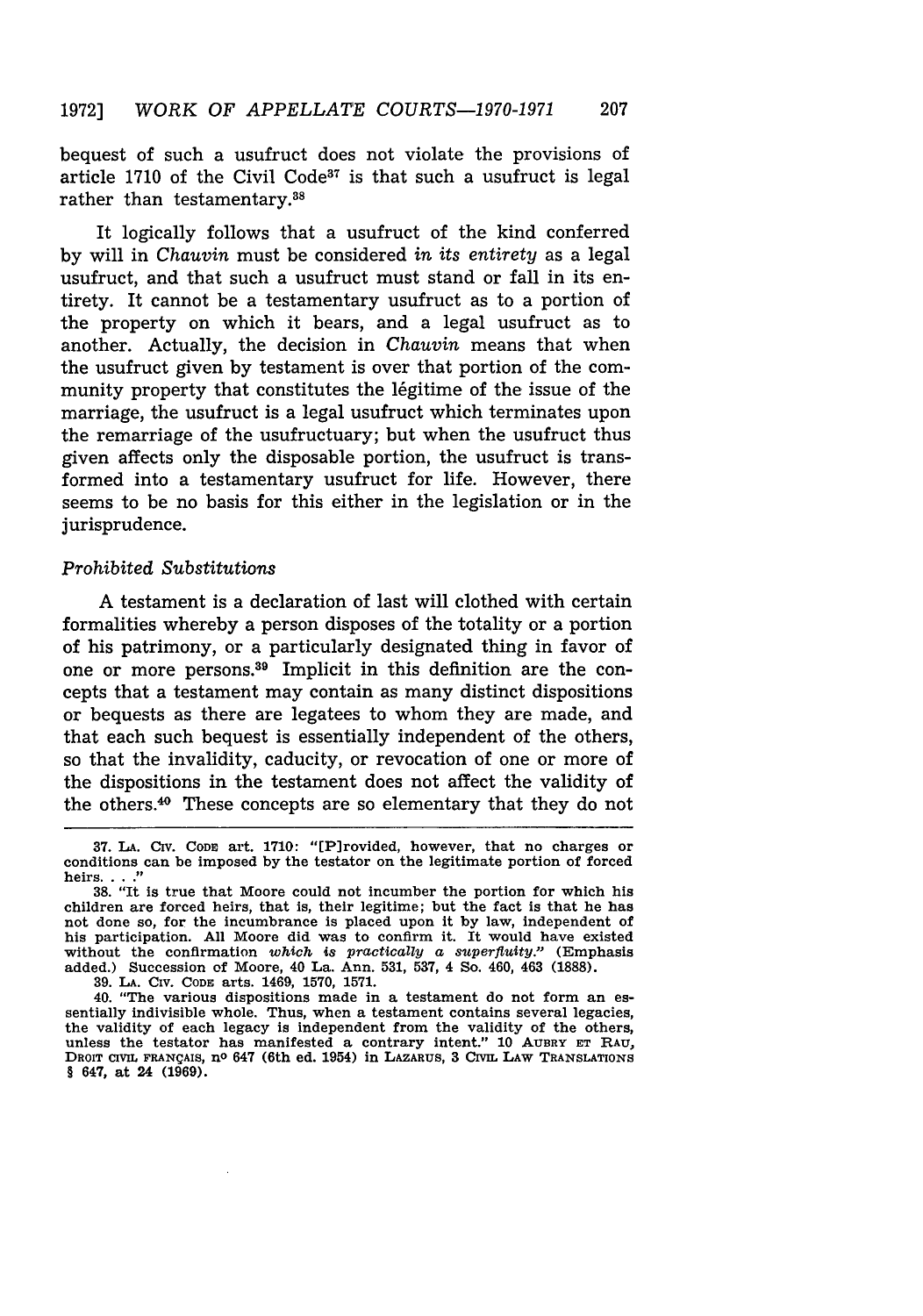appear to have ever been questioned in the past. On the contrary, in those cases in which the validity of a particular testamentary disposition has been at issue, the other valid dispositions of the testament have been upheld. $41$  and the only question that was presented was whether or not such legacies as had become caducous or declared invalid for any reason were payable to the heirs *ab intestato* or to the universal legatee.<sup>42</sup> Nevertheless, in *Succession of Walters,43* the appellants contended that the presence of a bequest creating a prohibited substitution had the effect of rendering null all the other testamentary dispositions, and strongly urged the court to declare the entire will of the testator invalid. The appellants relied solely upon the following statement made for the first time in *Succession of* Johnson: *<sup>44</sup>*

"Whilst that article [Civil Code Article 1520] at first blush would seem to indicate that substitutions and fidei commissa are one and the same thing and affect the validity of the will in the same manner, it is undoubtedly settled by the jurisprudence of this State that there are differences between them and that it is very important to note the differences because in cases of prohibited substitutions the *whole will* is stricken with nullity whereas in cases of fidei commissa, it is only the dispositions which are tainted with that designation that are invalid." $45$  (Emphasis added.)

44. **223** La. 1058, 67 So.2d **591** (1953).

45. Succession of Johnson, 223 La. 1058, 1067, 67 So.2d 591, 594 (1953). It will be noted that no authority is cited in support of this statement. *But see* Dufour v. Deresheid, 110 La. 344, 347, 34 So. 469, 470 (1903).

<sup>41.</sup> *See* Succession of Hunter, 159 La. 492, 105 So. 596 (1925) (the prohibited substitution and the legacy containing an impossible condition did not affect the validity of other special legacies which were left intact); Succession of Ledbetter, 147 La. 771, 85 So. 908 (1920) (prohibited substitution only was annulled); Succession of Herber, 117 La. 239, 41 So. **559** (1906) (prohibited substitution in a testament did not invalidate other legacies, particularly the residuary universal legacy).

In Succession of Smart, 214 La. 63, 36 So.2d 639 (1948), involving a testament containing thirteen particular legacies and a residuary universal legacy, two of the particular legacies being prohibited substitutions, the court said: "The fact that there are bequests of particular legacies in the will that contain prohibited provisions or substitutions such would destroy *only the legacies* and would not effect the will as a whole. It is well settled that the invalidity of a portion of a will does not destroy the will in its entirety." (Emphasis added.) *Id.* at 67, 36 So.2d at 640-41.

<sup>42.</sup> *See* **LA. CIV.** CODE art. 1702. Succession of Burnside, **35** La. Ann. 708 **(1883);** Compton v. Prescot, 12 Rob. 56 (La. 1845); Prevost v. Martell, 10 Rob. **512** (La. 1845).

<sup>43. 243</sup> So.2d 324 (La. App. 4th Cir. 1971), *cert. granted,* **258** La. 249, 245 So.2d **717** (1971).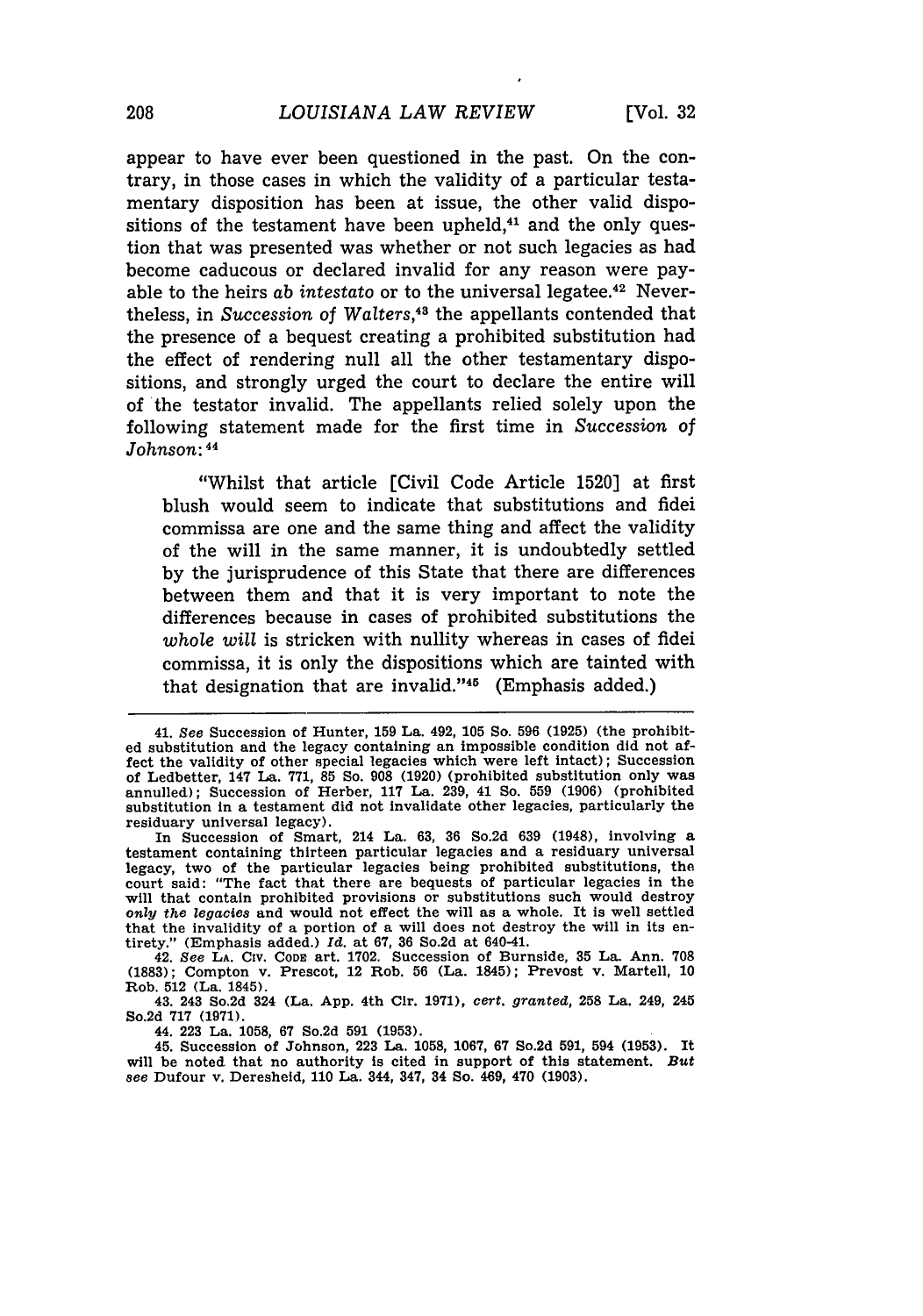It should be noted that in *Succession of Johnson,* the court was inquiring into the validity of the *only* disposition contained in a testament whereby the testator bequeathed to the second named legatee what was left after the death of the first named legatee. This was practically the identical proposition that had previously been presented to the court in *Dufour v. Deresheid,46* from which the court in *Johnson* quoted at length and on which it relied<sup>47</sup> in concluding that the legacy of the residuum was not prohibited by article 1520 of the Civil Code. But it will also be noted that in the *Deresheid* case, the statement made by the court concerning the distinction between a substitution and a *fidei commissum* is materially different:

"It is only in cases of *substitution* that the entire disposition of a will is null. In cases of *fidei commissa,* pure and simple, that clause alone creating the *fidei commissum* is null as in violation of law, leaving unaffected the validity of the disposing clause or main donation."<sup>48</sup>

There is every reason to assume, therefore, that all the court in *Johnson* intended to say was that in cases of a prohibited substitution the *entire disposition,* that is the institution as well as the substitution, is null, and that the reference to the "entire will" was totally inadvertent. It is the opinion of the writer that, in rejecting the appellant's contention and in refusing to declare the testament invalid in its entirety, the court in *Succession of Walters* reached the correct result, ahd one which is supported by French doctrine and jurisprudence.<sup>49</sup>

"The nullity of the substitution thus carries with it the nullity of the entire disposition which contains it. But if several distinct dispositions independent from one another are contained in the same testament, the nullity of the disposition tainted with a substitution, will not affect the others. Thus: a testament contains a legacy of an immovable with a charge on the

<sup>46. 110</sup> La. 344, 34 So. 469 (1903).

<sup>47. &</sup>quot;That [the quotation from the *Deresheid* opinion] is a statement of the law as it may well be applied in the present case." Succession of Johnson, **223** La. **1058, 1072, 67** So.2d **591, 596 (1953).**

<sup>48.</sup> Dufour v. Deresheid, **110** La. 344, 347, 34 So. 469, 470 **(1903).**

<sup>49. &</sup>quot;When in the same act there are several dispositions one of which is tainted with substitution, the nullity of this disposition does not in any manner affect the fate of the others. Particularly, the nullity of a universal legacy containing a substitution has no effect on the validity of particular legacies contained in the same testament, on legacies which will have to be paid by the heirs ab-intestato, or on the validity of the clause revoking a prior testament, though such testament had been made in favor of the same legatee. It will be otherwise if the substitution which apparently affects only one of the dispositions, can be considered as in effect affecting the other dispositions as well." 11 **AUBRY ET RAU, DROIT CIVIL FRANCAis** no 694 (6th ed. 1956) in LAZARUS, **3 CIVIL LAW TRANSLATIONS** § 694, at **328** (1969).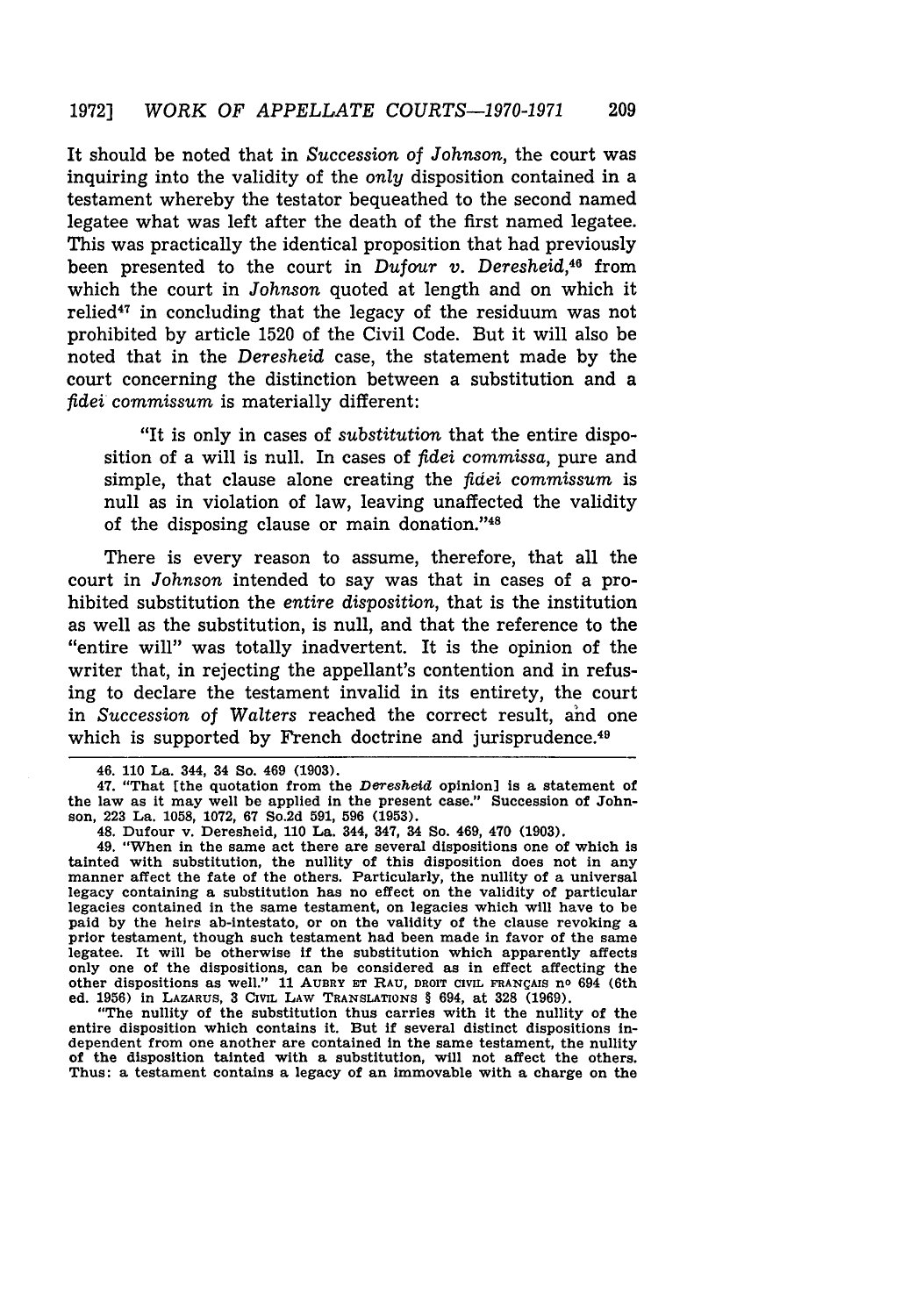# *Excessive Donations-Reduction by Creditors*

As is clearly indicated by articles 1493 and following of the Louisiana Civil Code, the légitime of a forced heir is that portion of the patrimony of the disposer which, because it cannot be alienated by the latter to the prejudice of the former, must remain essentially inalienable to descend upon the heir by operation of law.<sup>50</sup> The right to the légitime is, therefore, a right of succession arising *ab intestato5'* which is protected by law by the action of reduction, which is but an action to revendicate the property from the donee or his transferee, as the case may be, in order to have the same returned to the mass of the succession of the disposer, $52$  so that the forced heir may receive the same *ab intestato.*

The forced heir, however, need not enforce his right to the 16gitime. Indeed, he need not claim any portion of the succession of the *de cujus*, and may even renounce it in toto;<sup>53</sup> but having become seized of it upon the death of the *de cujus,* and having become the owner thereof immediately upon the death of the latter, $54$  his action in refusing to assert his rights thereto or in formally renouncing it, constitutes an alienation of the property in fraud of the rights of his creditors, and thus, the latter are given the right to accept it in his place and stead to the extent that they have been prejudiced by the renunciation or the refusal.55

However, in *Succession* of *Henican*,<sup>56</sup> the Court of Appeal for the Fourth Circuit denied the creditor of the heir the right to avail himself of the provisions of articles 1021 and 1990 of the Civil Code, seemingly on the grounds that a creditor is

legatee to preserve and render the same to a third person at the time **of** his death; the same testament also contains a legacy of another immovable made purely and simply to another legatee; it is manifest that the nullity of the first legacy could not result in the nullity of the second." 6 Huc, **COMMENTAIRE THIORIQUE ET PRATIQUE DU CODE CIVIL no. 27,** at 43 (1894). To the same effect, *see also* 27 DEMOLOMBE, COURS DE CODE NAPOLÉON no. 178 (1876); 12 **LAURENT, PRINCIPLES DE DROIT CIVIL FRANgAIS no. 511 (1876); 3 RIPERT ET BOULANGER, TRAIT1 ELtMENTAIRE DE DROIT CIVIL DE PLANIOL no s 3884-86** (4th ed. **1951).**

**<sup>50.</sup> See** *particularZy* **LA. Cirv. CODE arts. 1493-1496, 1498, 1502, 1710. 51.** Succession of Turnell, **32** La. Ann. **1218 (1880); 11 AUBRY ET RAU,**

**DROiT CIVIL FRANqAIS 679** (6th ed. **1956)** in **LAZARUS, 3** CIVIL LAw **TRANSLATIONS** § **679, at 191 (1969).**

**<sup>52.</sup> LA.** Cirv. **CODE arts. 1516-1518.**

**<sup>53.</sup> LA. CIV. CODE art. 977.**

**<sup>54.</sup> LA. Civ. CODE arts.** 940 *et seq.,* **1292.**

**<sup>55.</sup> LA.** CIV. CODE arts. 1021, 1990.

**<sup>56.</sup>** 248 So.2d **385** (La. **App.** 4th Cir. **1971).**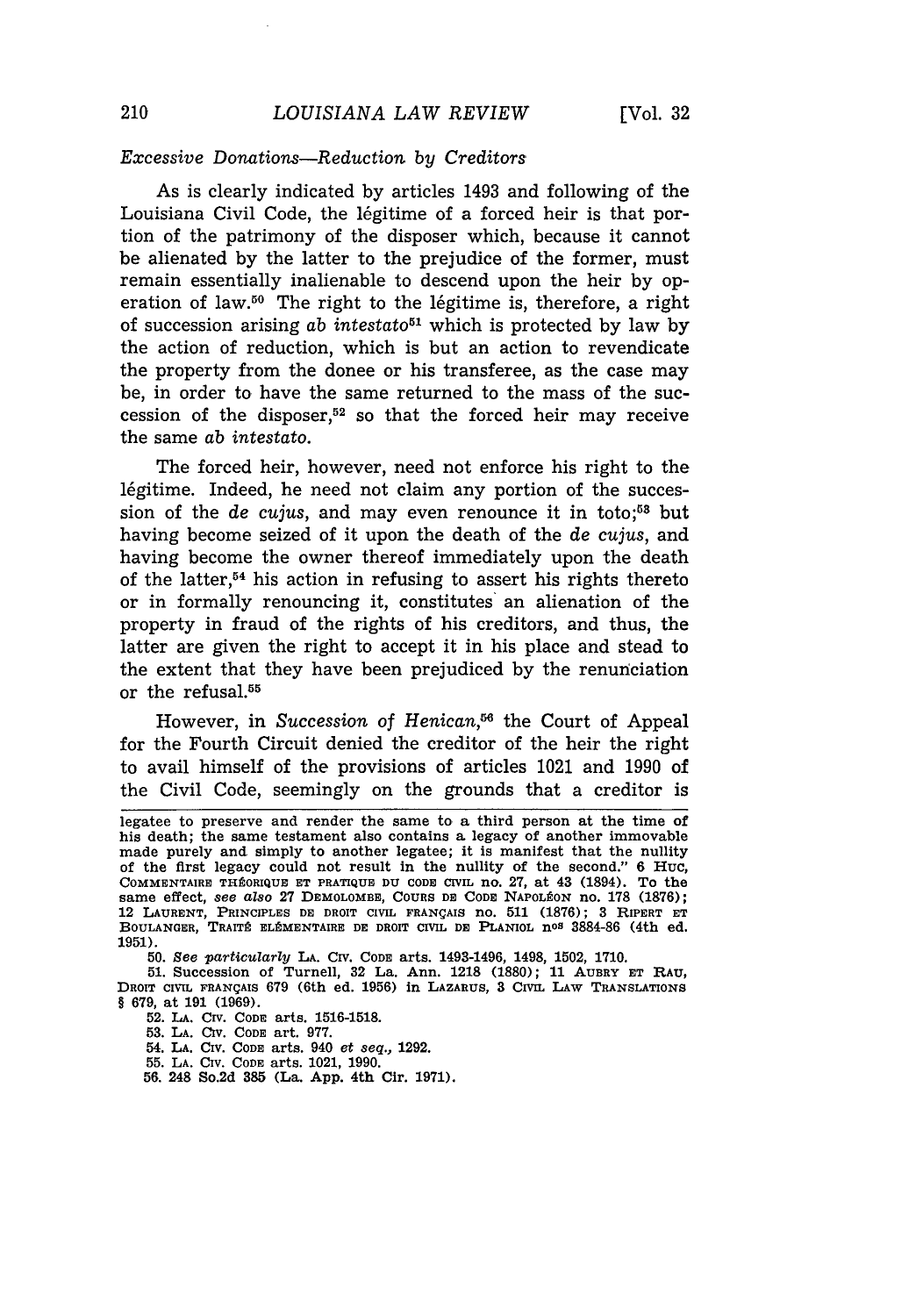neither a forced heir nor an heir or assign of forced heirs, and therefore, has no right under the provisions of article 1504 to institute the action of reduction.<sup>57</sup> The decision leaves one with the impression that the word "assigns" as used in article 1504 of the Louisiana Civil Code is more limited in scope than the term *"ayant cause"* which is used in the text of the corresponding article 921 of the Code Napoléon under which, the court asserts, creditors are entitled to bring the action of reduction.58 Actually, however, the term *"ayant cause"* in French law means "assigns" and is no more extensive than the word "assigns." It has reference only to persons who derive their rights from another, including his heirs, legatees and donees, but *it excludes creditors.59* A comparison of the text of the Code Napoleon article with the original French text of article 29, page 215, of the Digest of 1808, and with the French text of article 1491 of the Code of 1825, will reveal that the language used in all three is identical.6 0 It will also be noted that the term *"ayant cause"*

**58.** This statement is apparently based on language found in the dissenting opinion by Spofford. **J.,** in the *Prentice* case where it is said: "It will be observed that the word "assigns" Is *"ayants-cause"* in the French text, and that, in this particular, the article is literally taken from Article 921 of the Code Napoleon. It will also be observed that the word *ayants-cause* in article 921 of the latter Code, is held by the French authorities, with entire unanimity, to embrace personal creditors of the heir." Tompkins v. Prentice, 12 La. Ann. 465, 470 (1857). *But see* note 59 *infra.*

**59.** In DALLOZ, PETIT **DICCIONAIRE DE DROIT 157** (Paris **1951),** the term is defined as follows:<br>"AYANT CAUSE. L'ayant cause est celui qui tient son droit d'une autre

personne que l'on dénomme *auteur.* On distingue les ayants cause à titre *universel* et les ayants cause à *titre* particulier. Les premiers sont ceux *uni-versel* et les ayants cause **4** *ttre particulter.* Les premiers sont ceux qui recueillent tout ou *partie* du patrimoine de leur auteur d6c6d6. **Ce** sont les héritiers ab intestat, les légataires universels ou à titre universel et les donataires de biens **A** venir. On *ne peut assimiler les creanciers chirographaires 4 des ayants cause 4 titre universel.* Les ayants cause a titre particulier sont ceux qui acquierent soit par un act entre vifs, soit par un legs particulier un droit sur un objet determine." See also the French authorities

cited in note 61 *infra.* 60. In the French Code the action is given to "leurs héritiers ou ayant-<br>cause." In article 28, page 215 of the Digest, and in the French text of art.<br>1491 of the Code of 1825, the phrase used is "leurs héritiers ou ayans The difference in spelling is inconsequential.

**<sup>57.</sup>** The decision is based on Tompkins v. Prentice, 12 La. Ann. 465 **(1857).** There, as in this case, the forced heir of the deceased who had been excluded from the testator's will and had been virtually disinherited, failed to assert his claim to the portion reserved to him by law, whereupon the creditor of the heir sought the authority to accept the succession in the name of the heir and to be sent into possession of the légitime to the extent of the heir's indebtedness to him. In a 3-2 decision (the personnel of the supreme court then numbered five), the supreme court held that the creditor had no right of action because the action to reduce a donation could be brought only **by** the forced heirs of the disposer, or by his heirs or *assigns,* the term assigns not including the creditors of the heir.